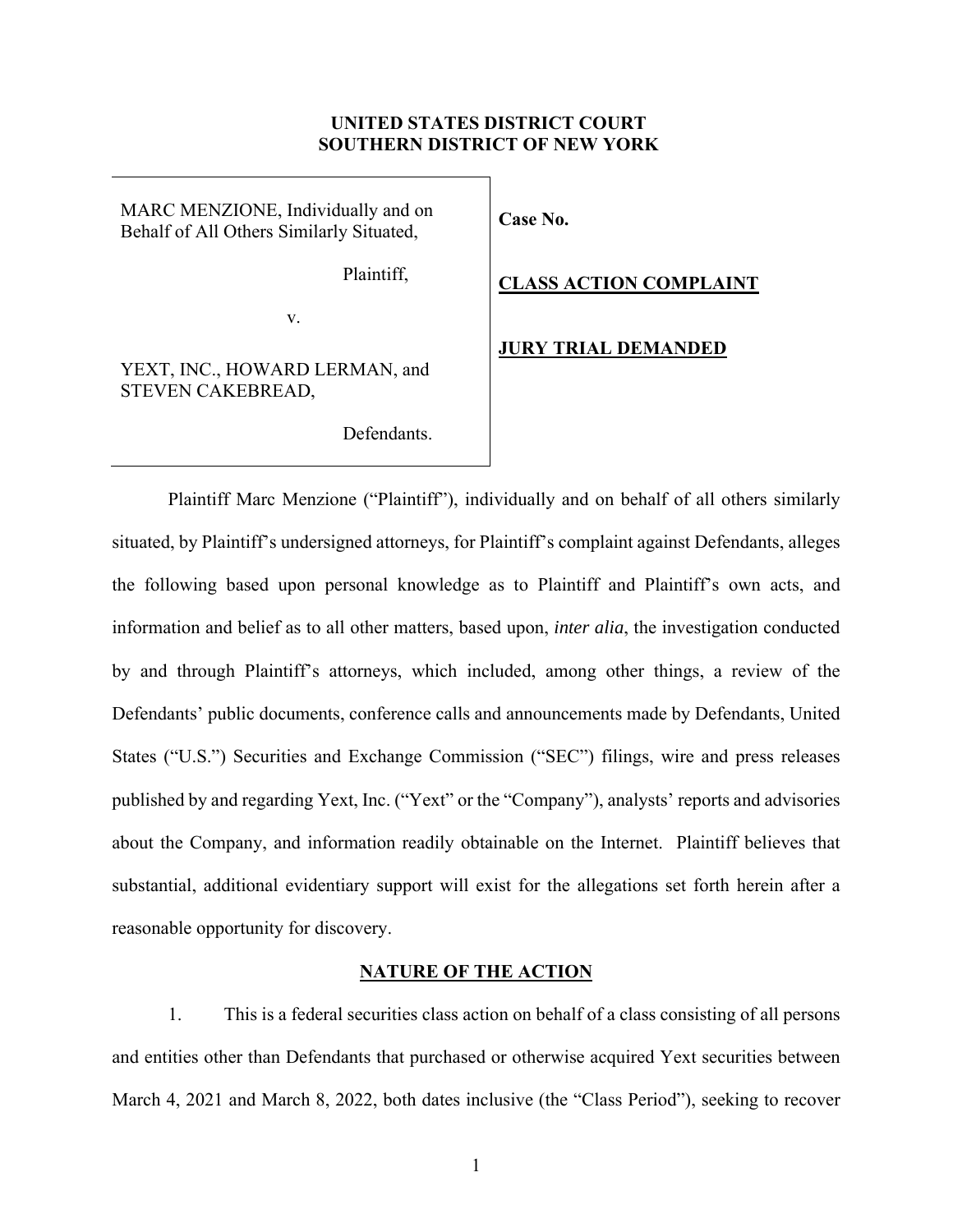damages caused by Defendants' violations of the federal securities laws and to pursue remedies under Sections 10(b) and 20(a) of the Securities Exchange Act of 1934 (the "Exchange Act") and Rule 10b-5 promulgated thereunder, against the Company and certain of its top officials.

2. Yext organizes a business's facts to provide answers to consumer questions online. The Company operates Yext platform, a cloud-based platform that allows its customers to, among other things, provide answers to consumer questions, control facts about their businesses and the content of their landing pages, and manage their consumer reviews. Yext's website describes its service as "a modern, AI-powered Answers Platform that understands natural language so that when people ask questions about a business online they get direct answers—not links."

3. As COVID-19 resurged throughout 2021, Yext consistently assured investors that pandemic-related impacts on the Company's business were limited as the Company adapted to lockdowns and improved efficiencies in its sales and other operations.

4. Throughout the Class Period, Defendants made materially false and misleading statements regarding the Company's business, operations, and prospects. Specifically, Defendants made false and/or misleading statements and/or failed to disclose that: (i) Yext's revenue and earnings were significantly deteriorating because of, *inter alia*, poor sales execution and performance, as well as COVID-19 related disruptions; (ii) accordingly, Yext was unlikely to meet consensus estimates for its full year ("FY") fiscal 2022 financial results and fiscal 2023 outlook; and (iii) as a result, the Company's public statements were materially false and misleading at all relevant times.

5. On March 8, 2022, Yext issued a press release announcing its fourth quarter ("Q4") and FY fiscal 2022 results. Among other items, Yext reported Q4 fiscal 2022 revenue of \$100.9 million, falling short of consensus estimates by \$140,000; first quarter ("Q1") fiscal 2023 revenue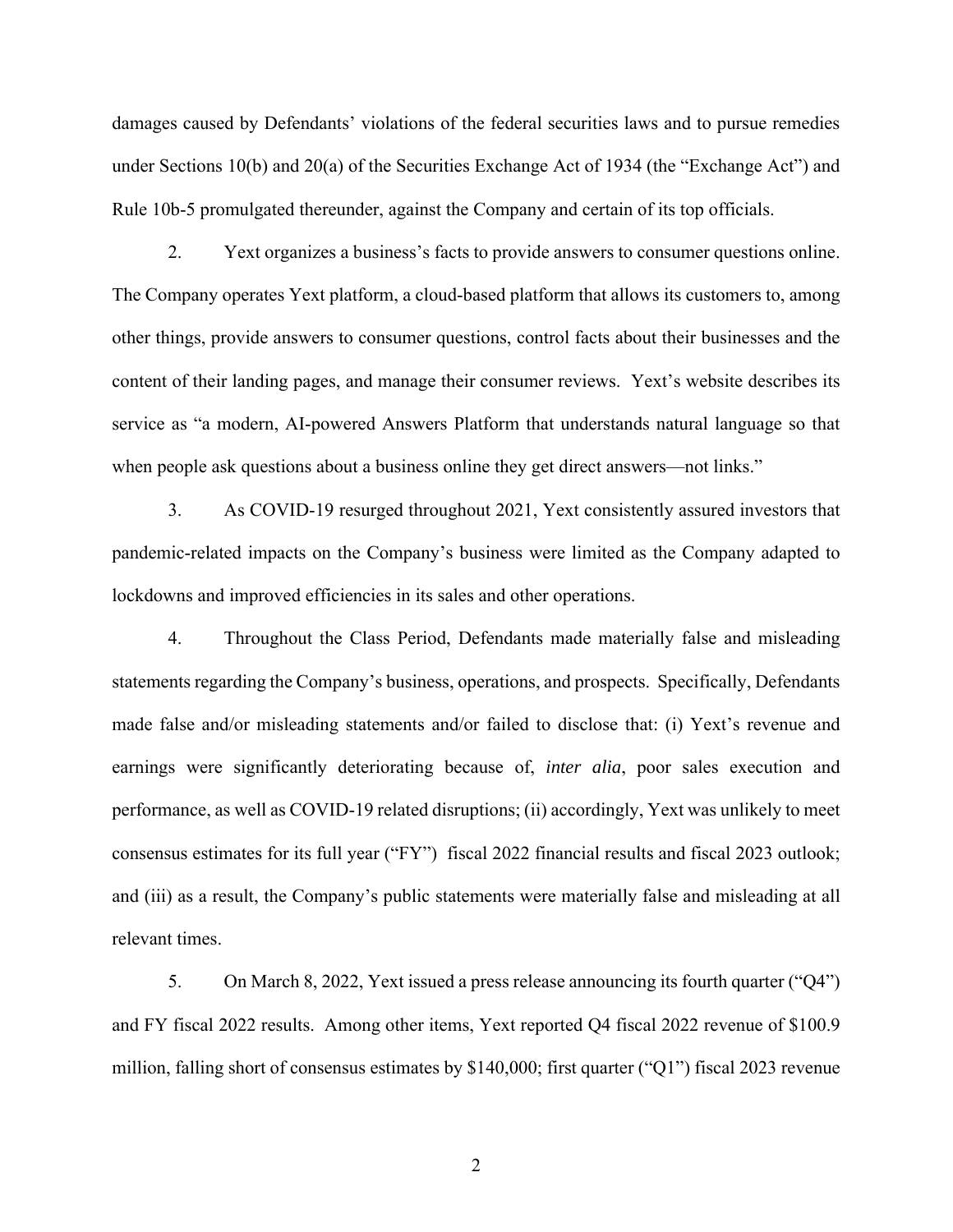outlook of \$96.3 million to \$97.3 million, versus consensus estimates of \$103.79 million; Q1 fiscal 2023 non-GAAP net loss per share outlook of \$0.08 to \$0.07, versus consensus estimates of \$0.05; FY fiscal 2023 revenue outlook of \$403.3 million to \$407.3 million, versus consensus estimates of \$444.71 million; and FY fiscal 2023 non-GAAP net loss per share outlook of \$0.19 to \$0.17, versus consensus estimates of \$0.09. The Company further disclosed the departure of its CEO and CFO.

6. Thatsame day, on a conference call to discuss Yext's Q4 and FY fiscal 2022 results, the Company's incoming CEO, Michael Walrath ("Walrath"), addressed the Company's disappointing financial results, revealing, *inter alia*, that "we have seen fragmentation in our interactions with customers and our ability to deliver premium service and support" and that, "[i]n hindsight, it is clear we were too focused on building sales capacity and not focused enough on other functions that drive productivity, particularly sales enablement, training, client success and services." Walrath also disclosed that "we saw a really significant disruption in our business" such as "in Q4, 50% -- over 50% of our in-person events were canceled because of the Omicron surges[,]" while opining that Yext could "[a]bsolutely" improve its "sales motion so that it's more efficient during disruptions like that[.]"

7. Following that call, a Truist Securities ("Truist") analyst lowered the firm's rating on Yext to hold from buy and slashed its price target to \$6 from \$17, noting, among other things, that key performing indicators showed an "unexpected slowdown" in Q4, guidance for fiscal 2023 shows no near-term turn around, and that "planned changes under new management (in go-tomarket strategy, sales organization) carry execution risks and the timing for a meaningful and sustainable revival in growth is unclear[.]"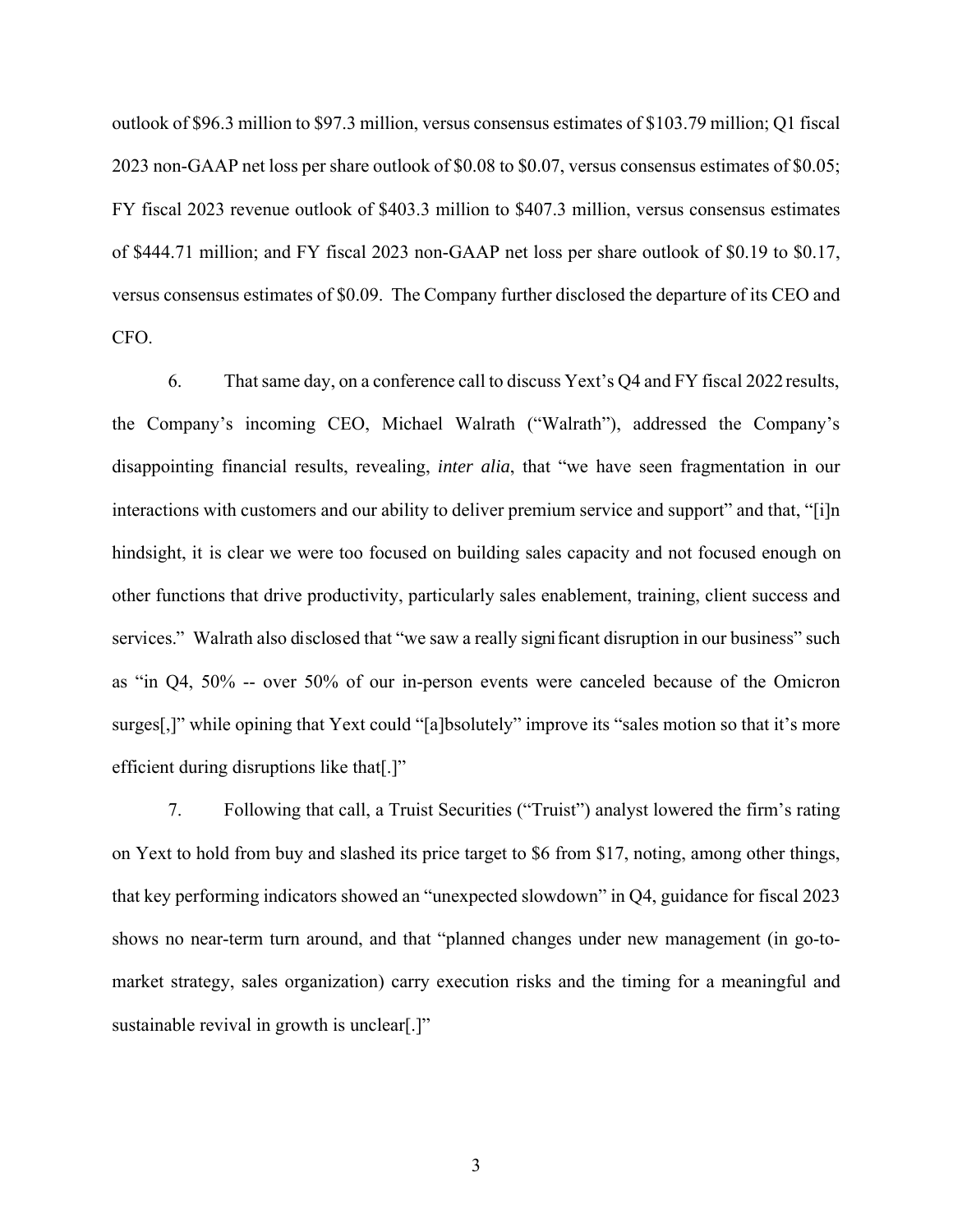8. Following these disclosures, Yext's stock price fell \$0.55 per share, or 9.29%, to close at \$5.37 per share on March 9, 2022.

9. As a result of Defendants' wrongful acts and omissions, and the precipitous decline in the market value of the Company's securities, Plaintiff and other Class members have suffered significant losses and damages.

## **JURISDICTION AND VENUE**

10. The claims asserted herein arise under and pursuant to Sections 10(b) and 20(a) of the Exchange Act (15 U.S.C. §§ 78j(b) and 78t(a)) and Rule 10b-5 promulgated thereunder by the SEC (17 C.F.R. § 240.10b-5).

11. This Court has jurisdiction over the subject matter of this action pursuant to 28 U.S.C. § 1331 and Section 27 of the Exchange Act.

12. Venue is proper in this Judicial District pursuant to Section 27 of the Exchange Act (15 U.S.C. § 78aa) and 28 U.S.C. § 1391(b). Yext is headquartered in this Judicial District, Defendants conduct business in this Judicial District, and a significant portion of Defendants' activities took place within this Judicial District.

13. In connection with the acts alleged in this complaint, Defendants, directly or indirectly, used the means and instrumentalities of interstate commerce, including, but not limited to, the mails, interstate telephone communications, and the facilities of the national securities markets.

### **PARTIES**

14. Plaintiff, as set forth in the attached Certification, acquired Yext's securities at artificially inflated prices during the Class Period and was damaged upon the revelation of the alleged corrective disclosures.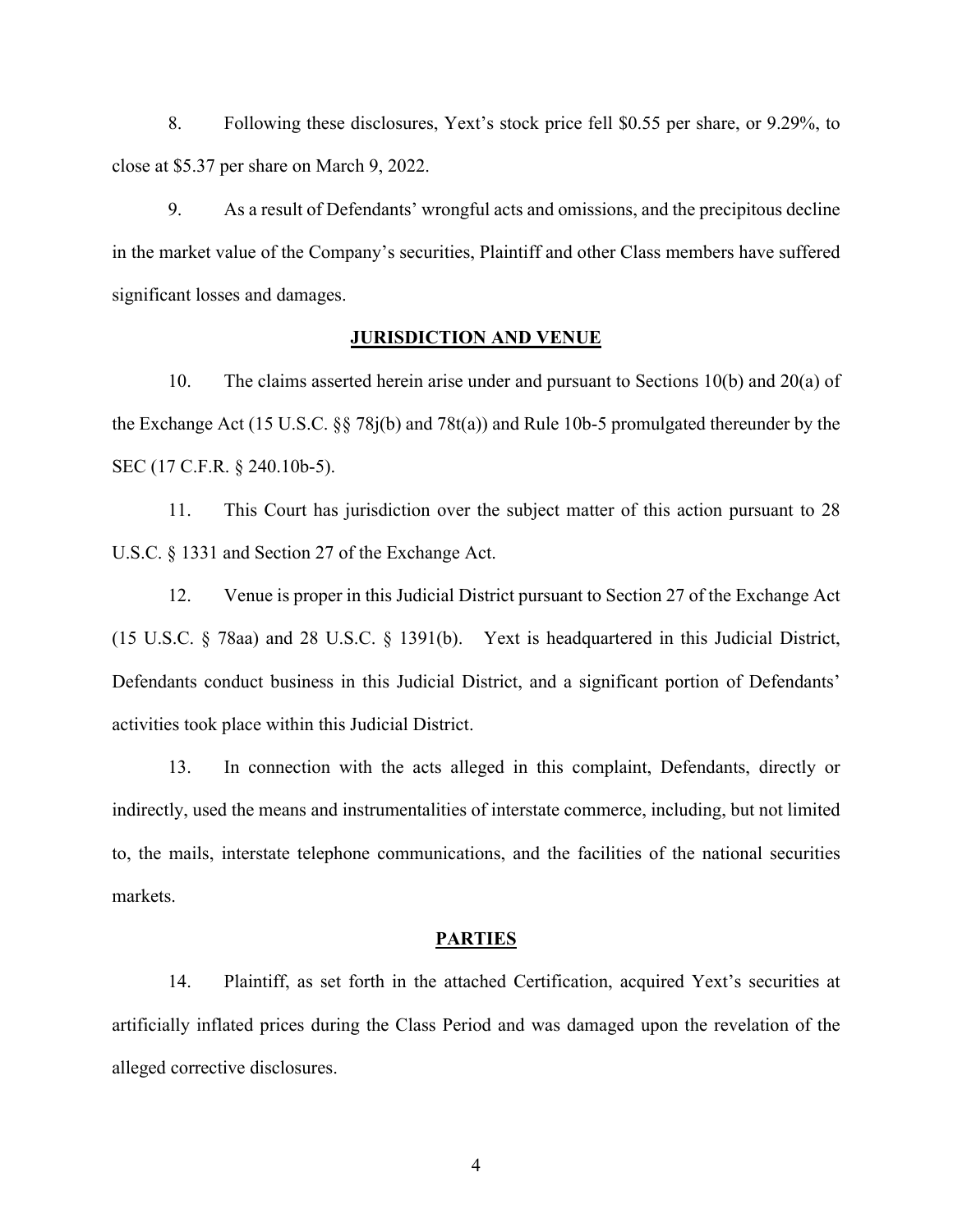15. Defendant Yext is a Delaware corporation with principal executive offices located at 61 Ninth Avenue, New York, New York 10011. The Company's common stock trades in an efficient market on the New York Stock Exchange ("NYSE") under the trading symbol "YEXT".

16. Defendant Howard Lerman ("Lerman") served as Yext's CEO at all relevant times.

17. Defendant Steven Cakebread ("Cakebread") served as Yext's CFO at all relevant times.

18. Defendants Lerman and Cakebread are sometimes referred to herein as the "Individual Defendants."

19. The Individual Defendants possessed the power and authority to control the contents of Yext's SEC filings, press releases, and other market communications. The Individual Defendants were provided with copies of Yext's SEC filings and press releases alleged herein to be misleading prior to or shortly after their issuance and had the ability and opportunity to prevent their issuance or to cause them to be corrected. Because of their positions with Yext, and their access to material information available to them but not to the public, the Individual Defendants knew that the adverse facts specified herein had not been disclosed to and were being concealed from the public, and that the positive representations being made were then materially false and misleading. The Individual Defendants are liable for the false statements and omissions pleaded herein.

20. Yext and the Individual Defendants are collectively referred to herein as "Defendants."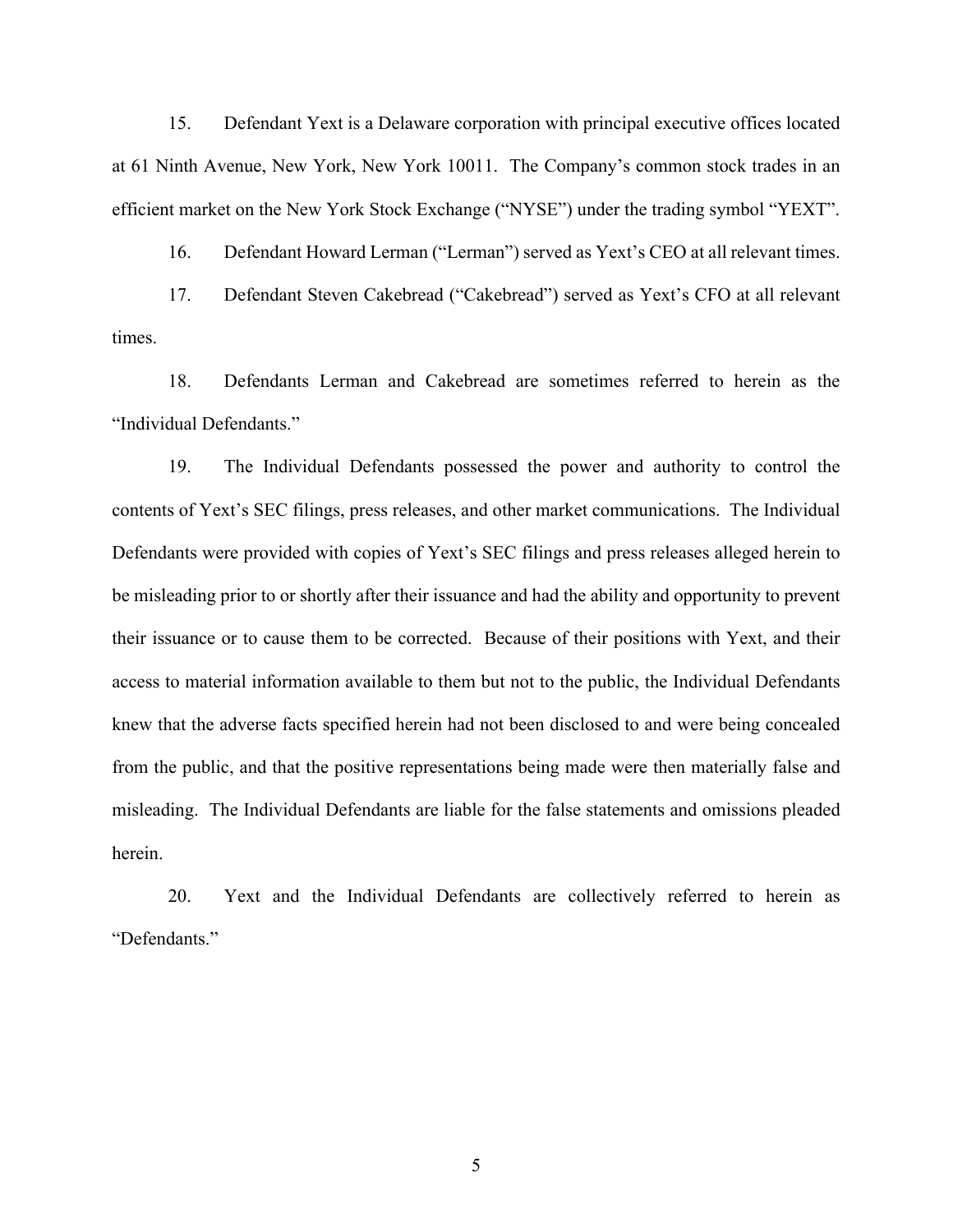### **SUBSTANTIVE ALLEGATIONS**

#### **Background**

21. Yext organizes a business's facts to provide answers to consumer questions online. The Company operates Yext platform, a cloud-based platform that allows its customers to, among other things, provide answers to consumer questions, control facts about their businesses and the content of their landing pages, and manage their consumer reviews. Yext's website describes its service as "a modern, AI-powered Answers Platform that understands natural language so that when people ask questions about a business online they get direct answers—not links."

#### **Materially False and Misleading Statements Issued During the Class Period**

22. The Class Period begins on March 4, 2021, the day after Yext issued a press release during post-market hours announcing the Company's Q4 and FY fiscal 2021 results. The press release acknowledged the resurgence of COVID-19 but reassured investors that pandemic-related impacts on the Company's business were limited. Specifically, the press release quoted Defendant Lerman, who stated, in relevant part, that "[d]espite major headwinds caused by lockdowns . . . we drove significant efficiencies in our business" and "overhauled our sales motion" while "successfully generat[ing] demand and clos[ing] deals while working entirely remotely[.]"

23. On March 16, 2021, Yext filed an annual report on Form 10-K with the SEC, reporting the Company's financial and operational results for its 4Q and FY ended January 31, 2021 (the "2021 10-K"). That filing stated, *inter alia*:

We continue to expand our relationships with existing customers. For example, some businesses may initially purchase our platform only for their stores in a particular country with opportunities to expand to other stores in the geographic region. We continue to sell additional features, such as Pages, Reviews and Answers, to existing customers.

\* \* \*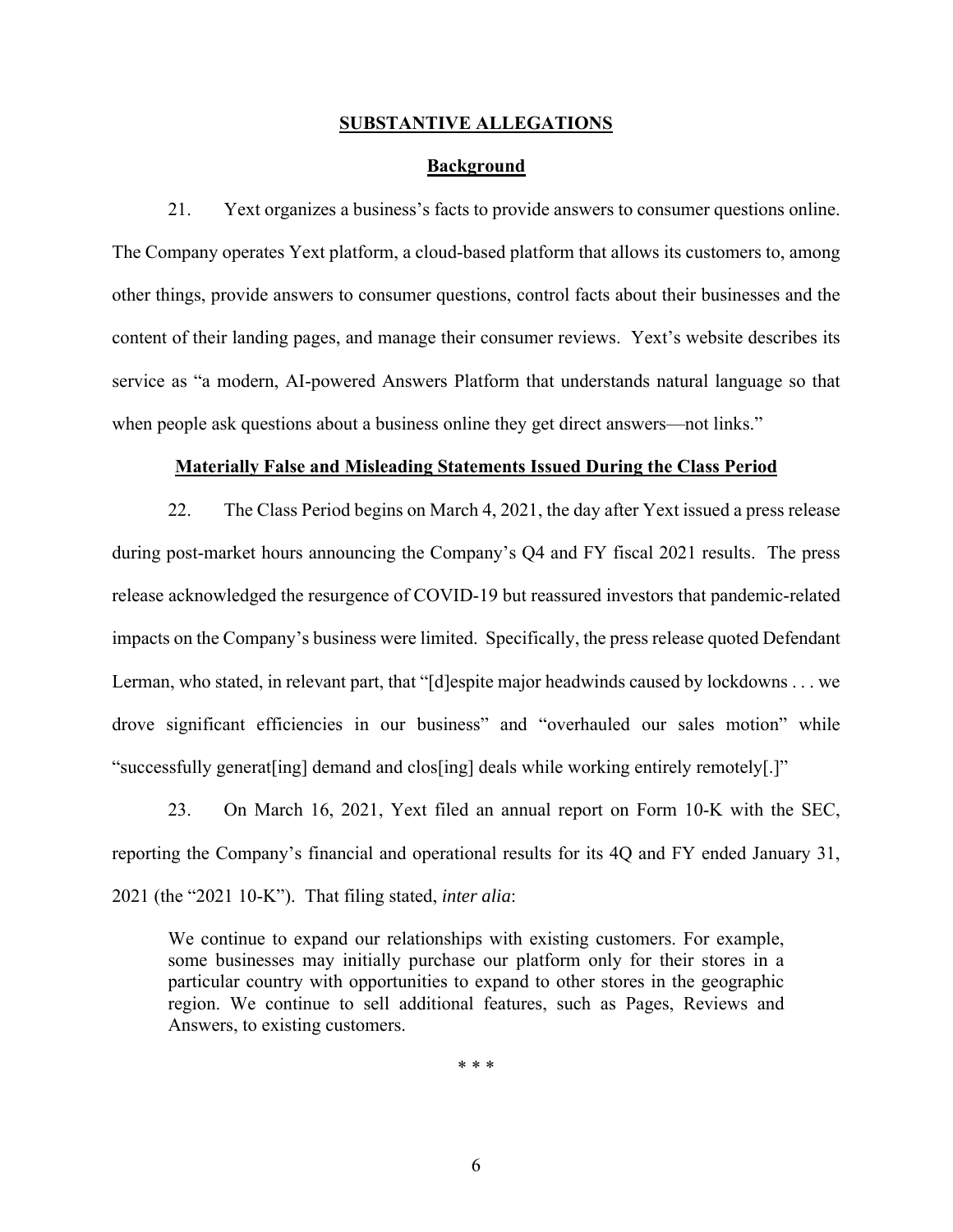We sell our platform throughout the world to customers of all sizes, including our enterprise, mid-size, and third-party reseller customers . . . . We are also developing programs comprised of technology companies and consultants to promote the Yext platform to their customers.

Our sales organization varies by market within each country and will change over time as we build critical mass and address various verticals within a market.

24. Appended as exhibits to the 2021 10-K were signed certifications pursuant to the Sarbanes-Oxley Act of 2002 ("SOX"), wherein the Individual Defendants certified that the 2021 10-K "fully complies with the requirements of Section 13(a) or 15(d) of the [Exchange Act]" and that "[t]he information contained in the [2021 10-K] fairly presents, in all material respects, the financial condition and results of operations of the Company."

25. On May 27, 2021, Yext issued a press release announcing the Company's Q1 fiscal 2022 results. That press release quoted Defendant Lerman, who stated, in relevant part, that "[w]e are kicking off this year with a very strong first quarter" and "continue to grow revenue while increasing our business efficiencies and cash position." Defendant Lerman also represented that "[o]ur team is energized, and we're in a great position as the world begins to reopen."

26. On June 4, 2021, Yext filed a quarterly report on Form 10-Q with the SEC, reporting the Company's financial and operational results for its Q1 ended April 30, 2021 (the "Q1 2022 10-Q"). That filing purported to advise of COVID-19 related headwinds to the Company's sales, while downplaying the true extent and severity of pandemic-related disruptions, stating, in relevant part:

The COVID-19 pandemic has disrupted business operations for us and our customers, as well as suppliers, and other parties with whom we do business. Such disruptions are expected to continue for an indefinite period of time.

We have adopted several measures in response to the COVID-19 pandemic and continue to monitor regional developments to inform our operational decisions . . . . [I]n-person marketing events have been canceled or replaced with virtual events. The uncertain duration of these measures have had and may continue to have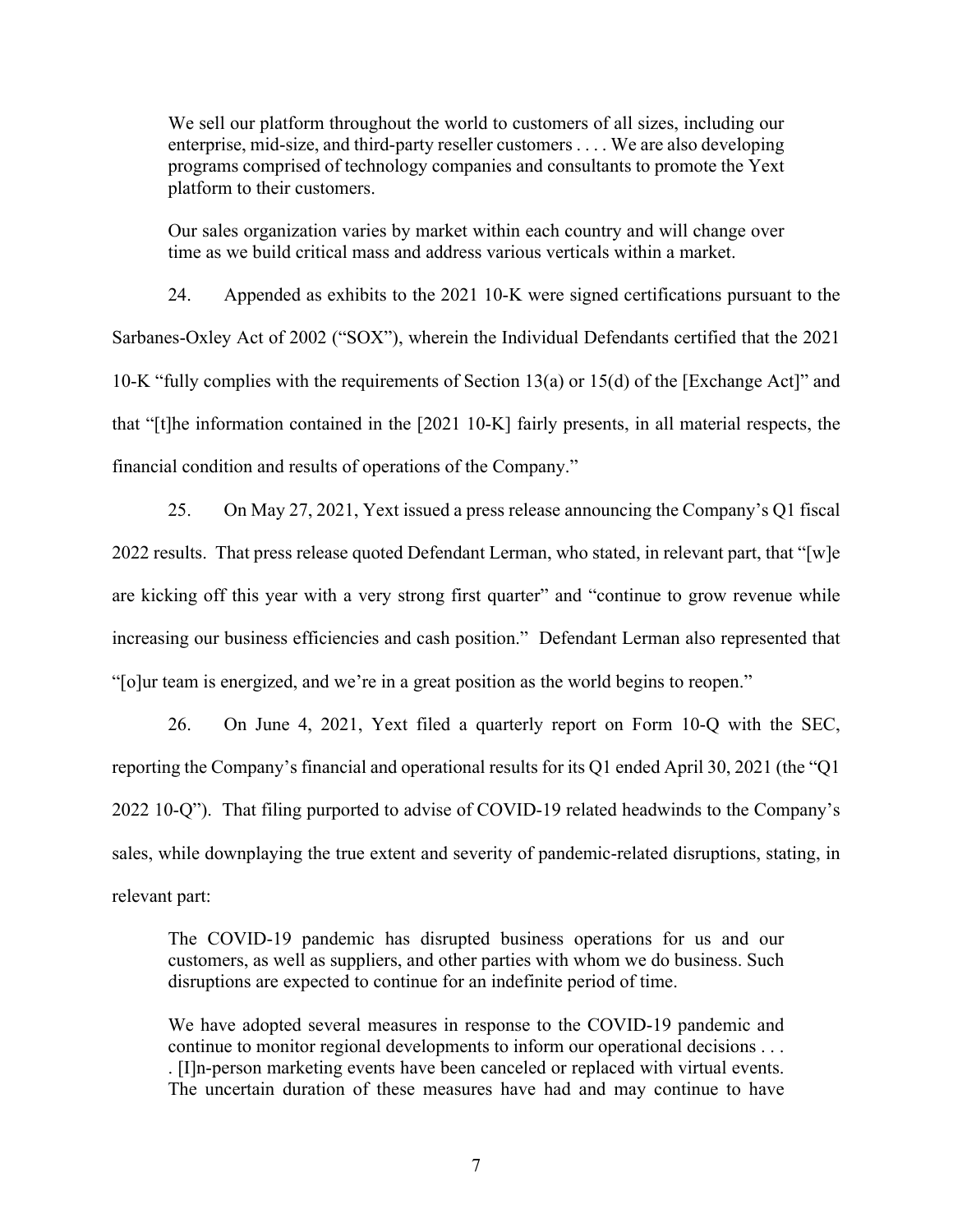negative effects on our sales efforts and revenue growth rates. We continue to be committed to our business, the strength of our platform, our ability to continue to execute on our strategy, and our efforts to support our customers, such as our #Back2Biz campaign which for a period of time offers certain businesses promotional pricing to our platform as businesses begin to re-open.

We may continue to see some existing and potential customers, in particular customers in industries that have been highly impacted by the pandemic such as retail and food services, as well as certain geographies such as Europe, reduce, suspend or delay technology spending; request to renegotiate contracts to obtain concessions such as, extended billing and payment terms; shorten the duration of contracts; or elect not to renew their subscriptions which could materially adversely impact our business, financial condition and results of operations in future periods. The ultimate extent of the impact of the pandemic will depend on future developments, which continue to be highly uncertain and cannot be predicted, including the severity and duration of the COVID-19 pandemic and the actions taken to contain and address its impact, among others. However, because we generally recognize revenue from our customer contracts ratably over the term of the contract, changes in our contracting activity in the near term may not be fully reflected in our results of operations and overall financial performance until future periods.

27. Appended as exhibits to the Q1 2022 10-Q were substantively the same SOX

certifications as referenced in ¶ 24, *supra*, signed by the Individual Defendants.

28. On September 2, 2021, Yext issued a press release announcing the Company's second quarter ("Q2") fiscal 2022 results. That press release quoted Defendant Lerman, who stated, in relevant part, that "[w]e had a solid [Q2], driven by new customers and upsells[.]"

29. On September 3, 2021, Yext filed a quarterly report on Form 10-Q with the SEC, reporting the Company's financial and operational results for its Q2 ended July 31, 2021 (the "Q2 2022 10-Q"). That filing contained substantively the same statements as referenced in ¶ 26, *supra*, purporting to advise of COVID-19 related headwinds to Yext's sales, while downplaying the true extent and severity of pandemic-related disruptions, and additionally assuring investors that "we continue to hold virtual events" and "we have also resumed in-person marketing events."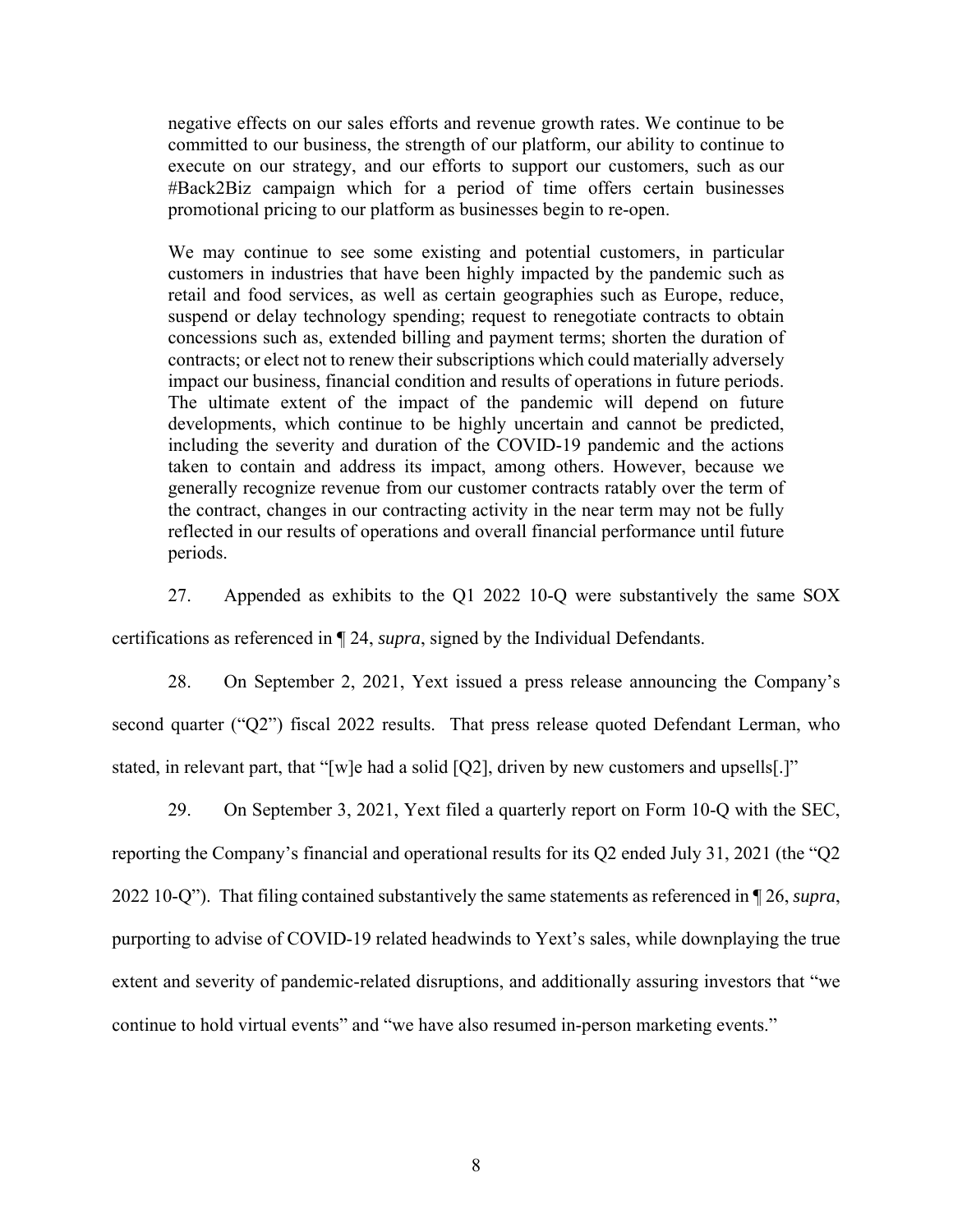30. Appended as exhibits to the Q2 2022 10-Q were substantively the same SOX certifications as referenced in ¶ 24, *supra*, signed by the Individual Defendants.

31. On December 2, 2021, Yext issued a press release announcing the Company's third quarter ("Q3") fiscal 2022 results. That press release quoted Defendant Lerman, who represented:

We are on the road to recovery  $\dots$ . The solid results we delivered in [Q3] reflect strong execution against our growth plans. Answers is growing quickly, our Listings business is recovering, and our land-and-expand sales strategy is working. That, coupled with new growth vectors yet to tap, make us optimistic about the future.

32. On December 3, 2021, Yext filed a quarterly report on Form 10-Q with the SEC, reporting the Company's financial and operational results for its Q3 ended October 31, 2021 (the "Q3 2022 10-Q"). That filing contained substantively the same statements as referenced in  $\P$  26, *supra*, purporting to advise of COVID-19 related headwinds to Yext's sales, while downplaying the true extent and severity of pandemic-related disruptions, and continuing to assure investors that "we continue to hold virtual events" and "have . . . resumed in-person marketing events."

33. Appended as exhibits to the Q3 2022 10-Q were substantively the same SOX certifications as referenced in ¶ 24, *supra*, signed by the Individual Defendants.

34. The statements referenced in ¶¶ 22-33 were materially false and misleading because Defendants made false and/or misleading statements, as well as failed to disclose material adverse facts about the Company's business, operations, and prospects. Specifically, Defendants made false and/or misleading statements and/or failed to disclose that: (i) Yext's revenue and earnings were significantly deteriorating because of, *inter alia*, poor sales execution and performance, as well as COVID-19 related disruptions; (ii) accordingly, Yext was unlikely to meet consensus estimates for its FY fiscal 2022 financial results and fiscal 2023 outlook; and (iii) as a result, the Company's public statements were materially false and misleading at all relevant times.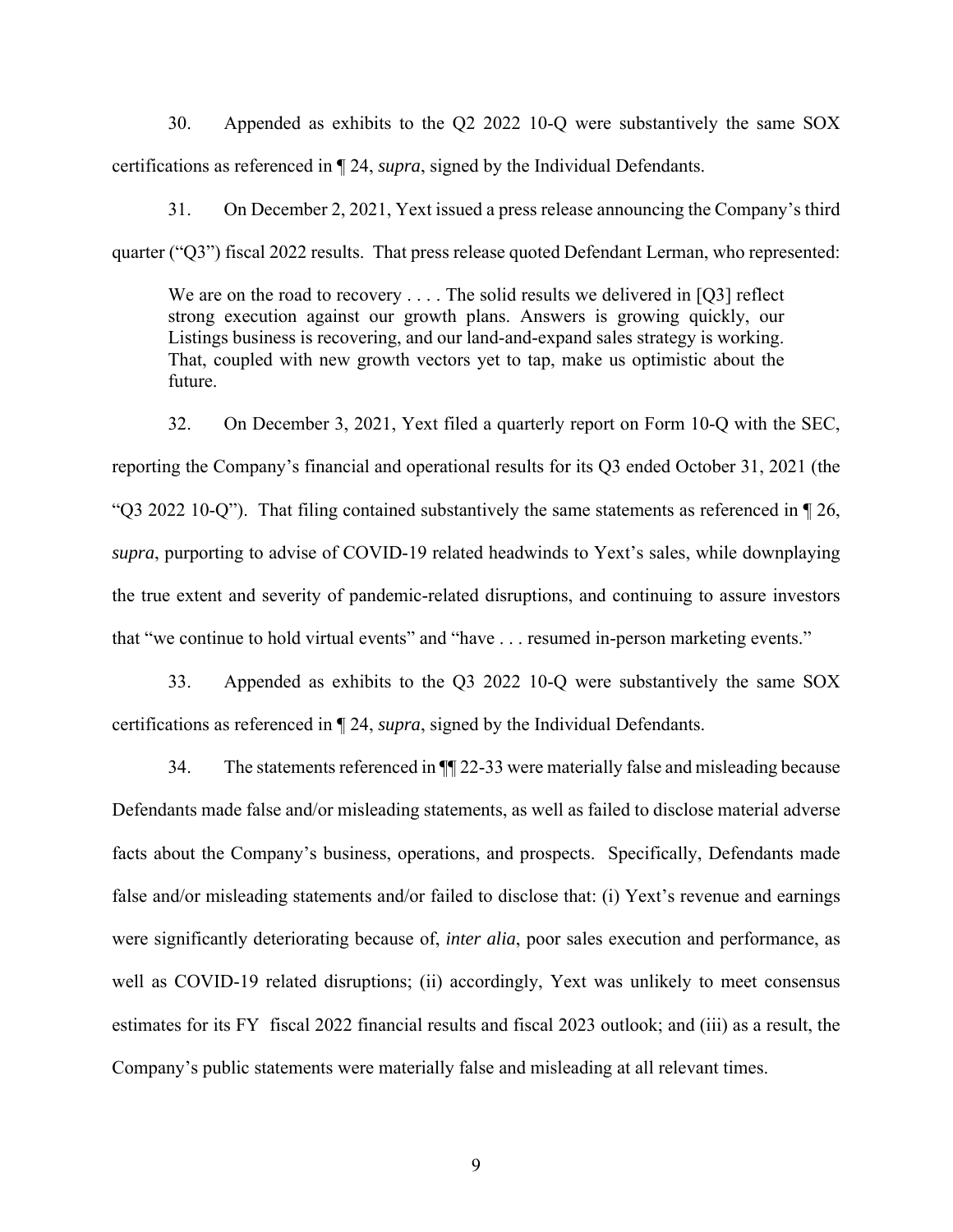## **The Truth Emerges**

35. On March 8, 2022, Yext issued a press release announcing its Q4 and FY fiscal 2022 results. Among other items, Yext reported revenue of \$100.9 million for the quarter, falling short of consensus estimates by \$140,000; Q1 fiscal 2023 revenue outlook of \$96.3 million to \$97.3 million, versus consensus estimates of \$103.79 million; Q1 fiscal 2023 non-GAAP net loss per share outlook of \$0.08 to \$0.07, versus consensus estimates of \$0.05; FY fiscal 2023 revenue outlook of \$403.3 million to \$407.3 million, versus consensus estimates of \$444.71 million; and FY fiscal 2023 non-GAAP net loss per share outlook of \$0.19 to \$0.17, versus consensus estimates of \$0.09.

36. That same day, Yext filed a current report on Form 8-K with the SEC, disclosing the departure of the Individual Defendants—*i.e.*, the Company's CEO and CFO—stating, in relevant part:

On March 7, 2022, [Defendant] Lerman notified the Company's board of directors (the "Board") of his intention to step down from his position as [CEO] of the Company effective March 25, 2022. [Defendant] Lerman will also resign from the Board and will be transitioning to a new role as an advisor to the Company effective March 25, 2022.

\* \* \*

On March 7, 2022, [Defendant] Cakebread notified the Board of his intention to step down from his position as [CFO] of the Company effective March 25, 2022.

37. Also on March 8, 2022, Yext hosted a conference call with investors and analysts

to discuss the Company's Q4 and FY fiscal 2022 results. On that call, Yext's incoming CEO,

Walrath, addressed the Company's disappointing financial results, revealing, *inter alia*:

[W]e were disappointed by our performance in fiscal year '22. While it has been a very challenging operating environment and COVID surges in Q2 and Q4 had particular impact, we can now see that our go-to-market was far too inefficient. We did not experience the sustained recovery in sales productivity that we expected last year and it showed in our bookings results which impact revenue in fiscal year '23.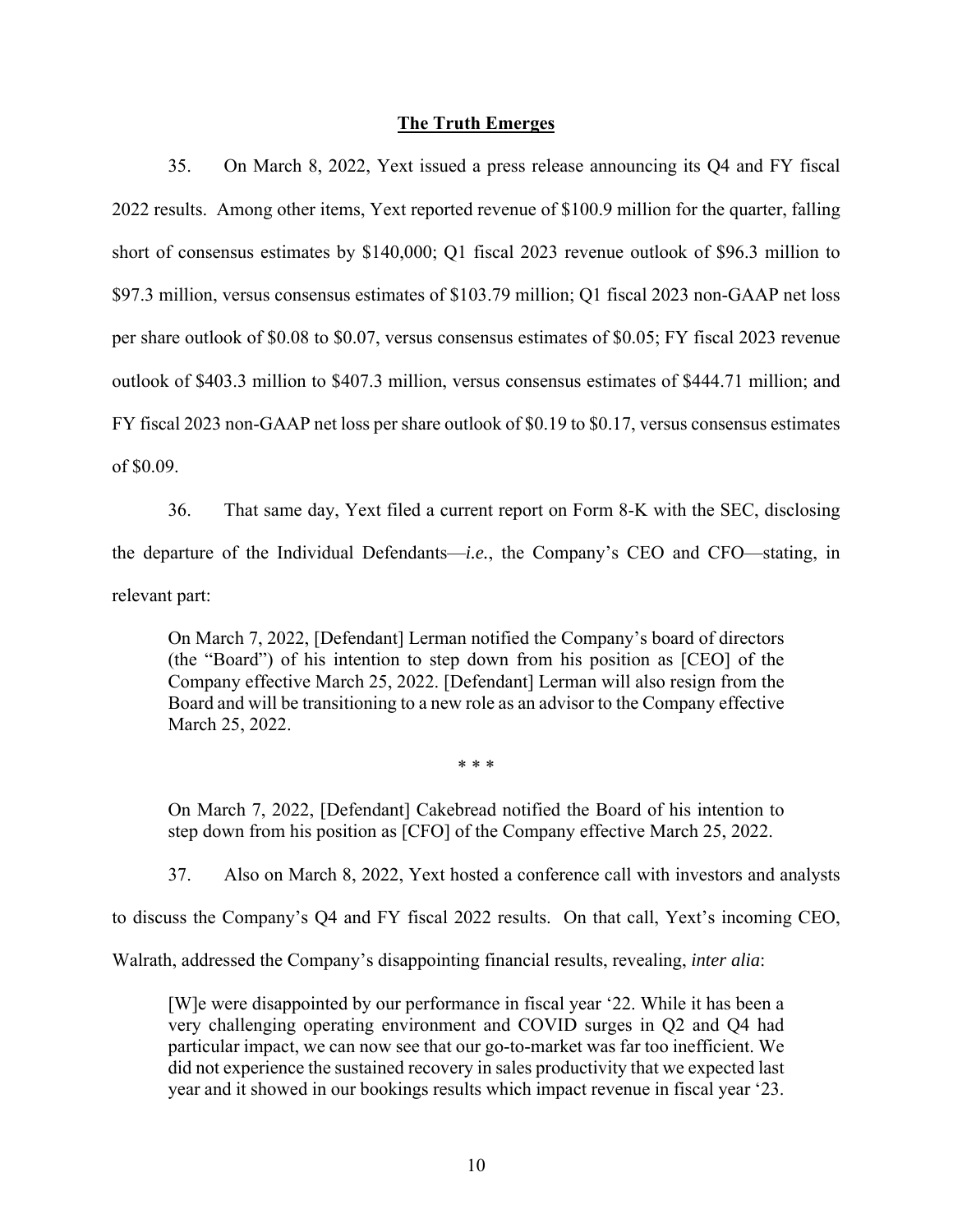. . . . [W]e have seen fragmentation in our interactions with customers and our ability to deliver premium service and support. This impacts customer satisfaction and challenges our retention and upsell motions. In hindsight, it is clear we were too focused on building sales capacity and not focused enough on other functions that drive productivity, particularly sales enablement, training, client success and services.

38. On the same call, in response to a question from Truist analyst Naved Khan

("Khan"), Walrath also disclosed that COVID-19 had a more significant impact on Yext's business than previously understood, while opining that the Company could have handled pandemic-related disruptions more efficiently. Specifically, Walrath stated, in relevant part:

[W]e saw a really significant disruption in our business. I think -- it's worth noting that for  $-$  as an example, in Q4,  $50\%$   $-$  over  $50\%$  of our in-person events were canceled because of the Omicron surges. And that's unfortunately an important part of our sales motion. So can we get better at designing our sales motion so that it's more efficient during disruptions like that? Absolutely, we can. But it's also -- it's a fact that those things are disruptive to us.

39. Following that call, Khan lowered Truist's rating on Yext to hold from buy and

slashed its price target to \$6 from \$17, noting, among other things, that key performing indicators showed an "unexpected slowdown" in Q4, guidance for fiscal 2023 shows no near-term turn around, and that "planned changes under new management (in go-to-market strategy, sales organization) carry execution risks and the timing for a meaningful and sustainable revival in growth is unclear[.]"

40. Following these disclosures, Yext's stock price fell \$0.55 per share, or 9.29%, to close at \$5.37 per share on March 9, 2022.

41. As a result of Defendants' wrongful acts and omissions, and the precipitous decline in the market value of the Company's securities, Plaintiff and other Class members have suffered significant losses and damages.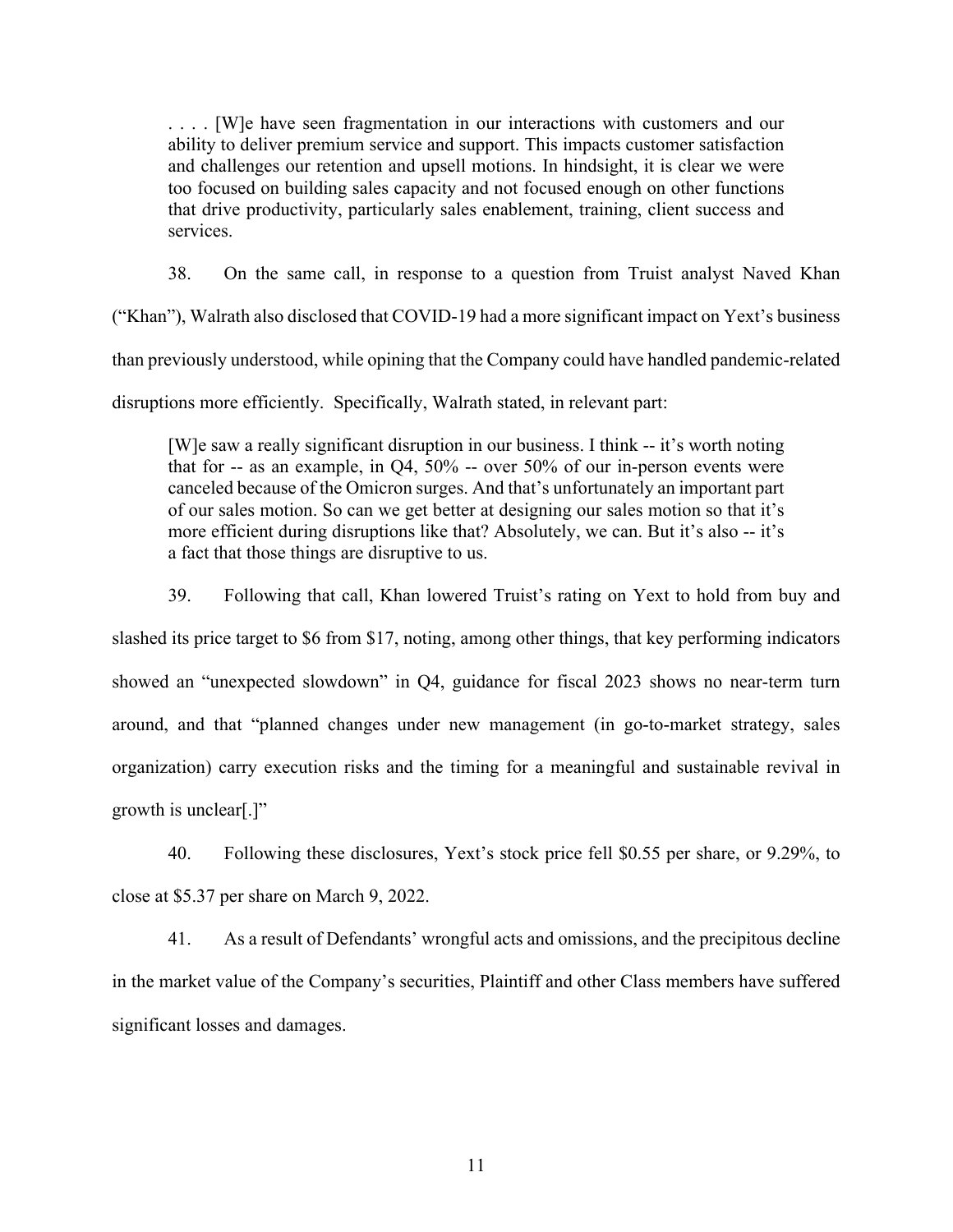#### **PLAINTIFF'S CLASS ACTION ALLEGATIONS**

42. Plaintiff brings this action as a class action pursuant to Federal Rule of Civil Procedure 23(a) and (b)(3) on behalf of a Class, consisting of all those who purchased or otherwise acquired Yext securities during the Class Period (the "Class"); and were damaged upon the revelation of the alleged corrective disclosures. Excluded from the Class are Defendants herein, the officers and directors of the Company, at all relevant times, members of their immediate families and their legal representatives, heirs, successors or assigns and any entity in which Defendants have or had a controlling interest.

43. The members of the Class are so numerous that joinder of all members is impracticable. Throughout the Class Period, Yext securities were actively traded on the NYSE. While the exact number of Class members is unknown to Plaintiff at this time and can be ascertained only through appropriate discovery, Plaintiff believes that there are hundreds or thousands of members in the proposed Class. Record owners and other members of the Class may be identified from records maintained by Yext or its transfer agent and may be notified of the pendency of this action by mail, using the form of notice similar to that customarily used in securities class actions.

44. Plaintiff's claims are typical of the claims of the members of the Class as all members of the Class are similarly affected by Defendants' wrongful conduct in violation of federal law that is complained of herein.

45. Plaintiff will fairly and adequately protect the interests of the members of the Class and has retained counsel competent and experienced in class and securities litigation. Plaintiff has no interests antagonistic to or in conflict with those of the Class.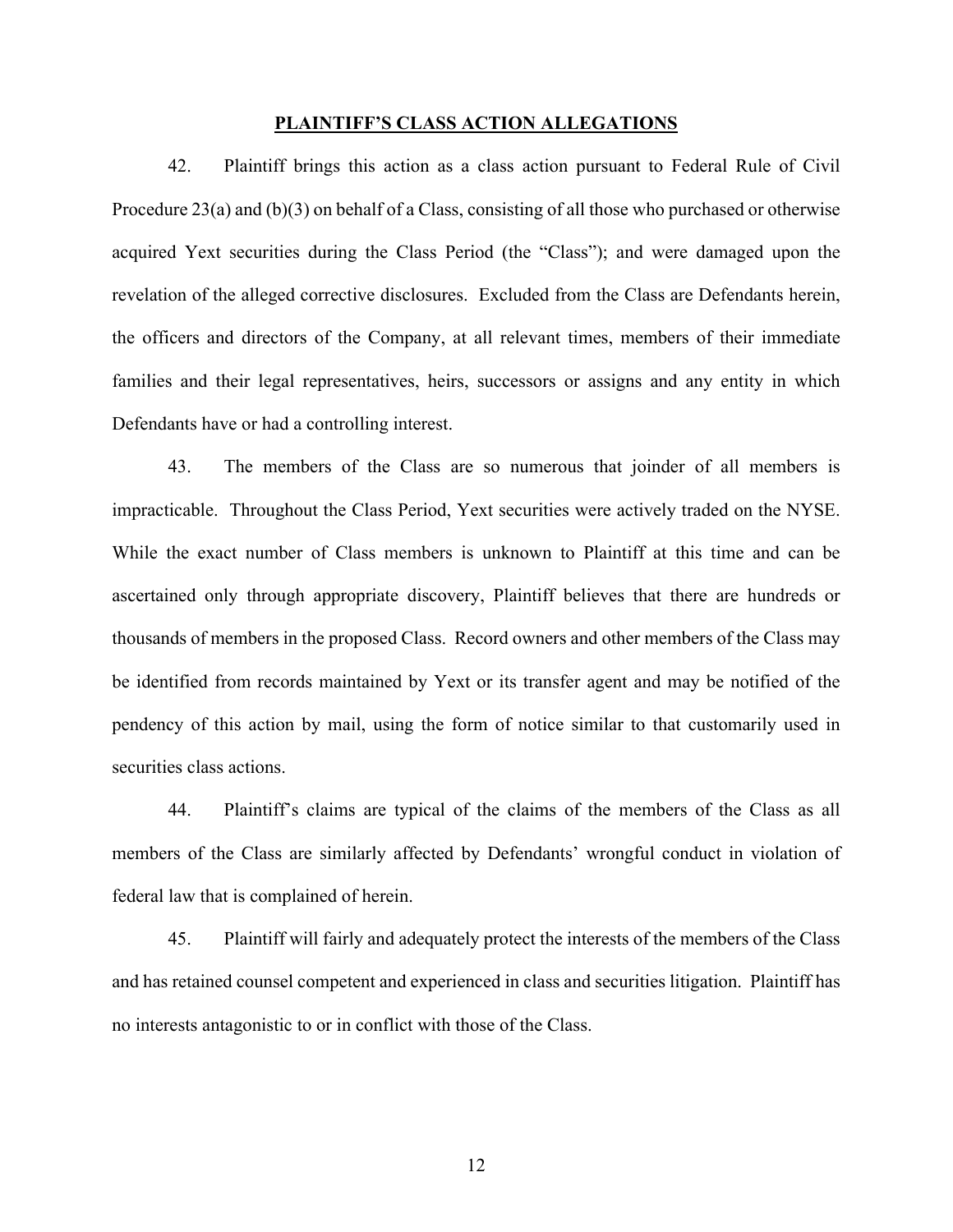46. Common questions of law and fact exist as to all members of the Class and predominate over any questions solely affecting individual members of the Class. Among the questions of law and fact common to the Class are:

- whether the federal securities laws were violated by Defendants' acts as alleged herein;
- whether statements made by Defendants to the investing public during the Class Period misrepresented material facts about the business, operations and management of Yext;
- whether the Individual Defendants caused Yext to issue false and misleading financial statements during the Class Period;
- whether Defendants acted knowingly or recklessly in issuing false and misleading financial statements;
- whether the prices of Yext securities during the Class Period were artificially inflated because of the Defendants' conduct complained of herein; and
- whether the members of the Class have sustained damages and, if so, what is the proper measure of damages.

47. A class action is superior to all other available methods for the fair and efficient adjudication of this controversy since joinder of all members is impracticable. Furthermore, as the damages suffered by individual Class members may be relatively small, the expense and burden of individual litigation make it impossible for members of the Class to individually redress the wrongs done to them. There will be no difficulty in the management of this action as a class action.

48. Plaintiff will rely, in part, upon the presumption of reliance established by the fraudon-the-market doctrine in that:

- Defendants made public misrepresentations or failed to disclose material facts during the Class Period;
- the omissions and misrepresentations were material;
- Yext securities are traded in an efficient market;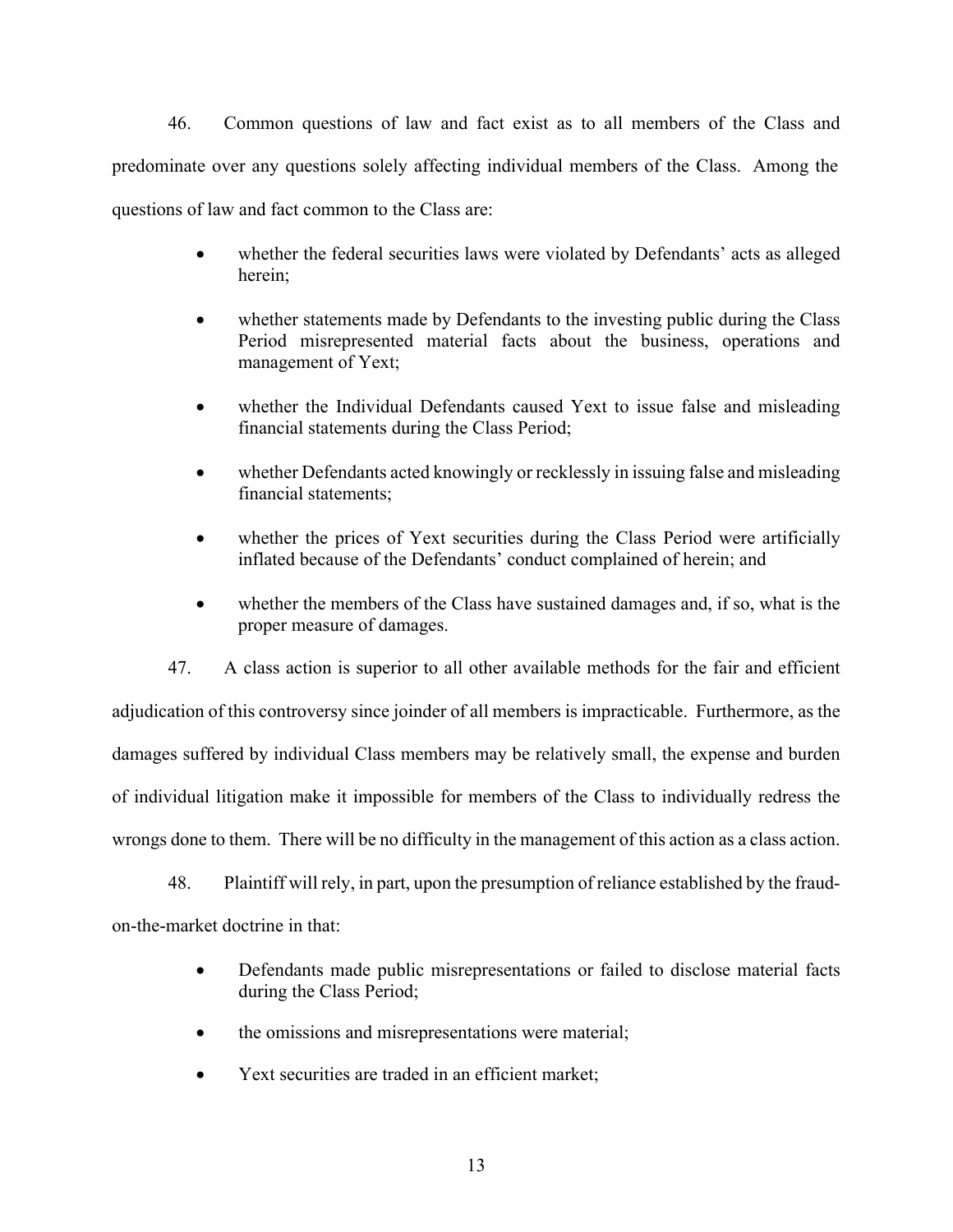- the Company's shares were liquid and traded with moderate to heavy volume during the Class Period;
- the Company traded on the NYSE and was covered by multiple analysts;
- the misrepresentations and omissions alleged would tend to induce a reasonable investor to misjudge the value of the Company's securities; and
- Plaintiff and members of the Class purchased, acquired and/or sold Yext securities between the time the Defendants failed to disclose or misrepresented material facts and the time the true facts were disclosed, without knowledge of the omitted or misrepresented facts.
- 49. Based upon the foregoing, Plaintiff and the members of the Class are entitled to a

presumption of reliance upon the integrity of the market.

50. Alternatively, Plaintiff and the members of the Class are entitled to the presumption

of reliance established by the Supreme Court in *Affiliated Ute Citizens of the State of Utah v.* 

*United States*, 406 U.S. 128, 92 S. Ct. 2430 (1972), as Defendants omitted material information in

their Class Period statements in violation of a duty to disclose such information, as detailed above.

## **COUNT I**

# **(Violations of Section 10(b) of the Exchange Act and Rule 10b-5 Promulgated Thereunder Against All Defendants)**

51. Plaintiff repeats and re-alleges each and every allegation contained above as if fully set forth herein.

52. This Count is asserted against Defendants and is based upon Section 10(b) of the Exchange Act, 15 U.S.C. § 78j(b), and Rule 10b-5 promulgated thereunder by the SEC.

53. During the Class Period, Defendants engaged in a plan, scheme, conspiracy and course of conduct, pursuant to which they knowingly or recklessly engaged in acts, transactions, practices and courses of business which operated as a fraud and deceit upon Plaintiff and the other members of the Class; made various untrue statements of material facts and omitted to state material facts necessary in order to make the statements made, in light of the circumstances under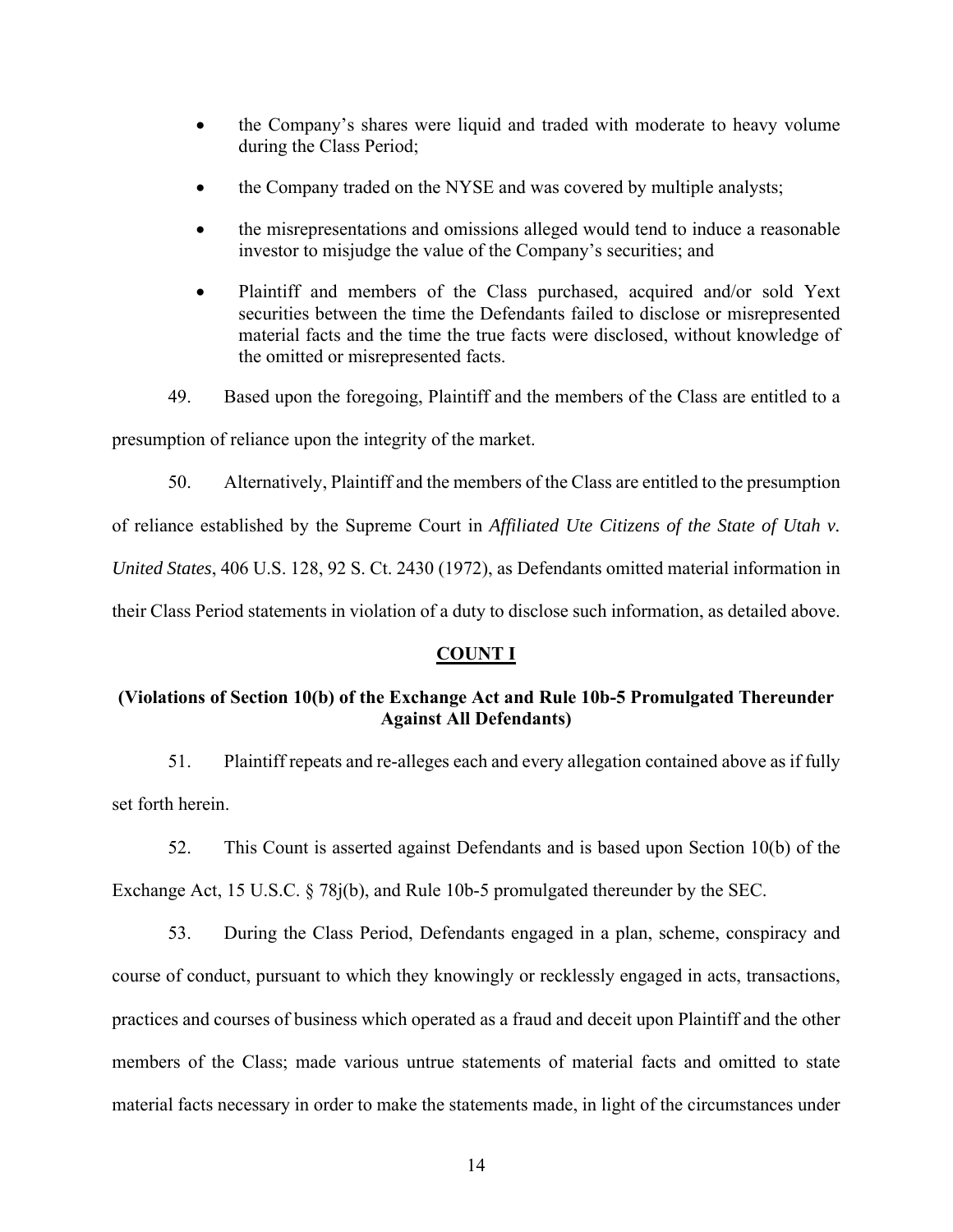which they were made, not misleading; and employed devices, schemes and artifices to defraud in connection with the purchase and sale of securities. Such scheme was intended to, and, throughout the Class Period, did: (i) deceive the investing public, including Plaintiff and other Class members, as alleged herein; (ii) artificially inflate and maintain the market price of Yext securities; and (iii) cause Plaintiff and other members of the Class to purchase or otherwise acquire Yext securities and options at artificially inflated prices. In furtherance of this unlawful scheme, plan and course of conduct, Defendants, and each of them, took the actions set forth herein.

54. Pursuant to the above plan, scheme, conspiracy and course of conduct, each of the Defendants participated directly or indirectly in the preparation and/or issuance of the quarterly and annual reports, SEC filings, press releases and other statements and documents described above, including statements made to securities analysts and the media that were designed to influence the market for Yext securities. Such reports, filings, releases and statements were materially false and misleading in that they failed to disclose material adverse information and misrepresented the truth about Yext's finances and business prospects.

55. By virtue of their positions at Yext, Defendants had actual knowledge of the materially false and misleading statements and material omissions alleged herein and intended thereby to deceive Plaintiff and the other members of the Class, or, in the alternative, Defendants acted with reckless disregard for the truth in that they failed or refused to ascertain and disclose such facts as would reveal the materially false and misleading nature of the statements made, although such facts were readily available to Defendants. Said acts and omissions of Defendants were committed willfully or with reckless disregard for the truth. In addition, each Defendant knew or recklessly disregarded that material facts were being misrepresented or omitted as described above.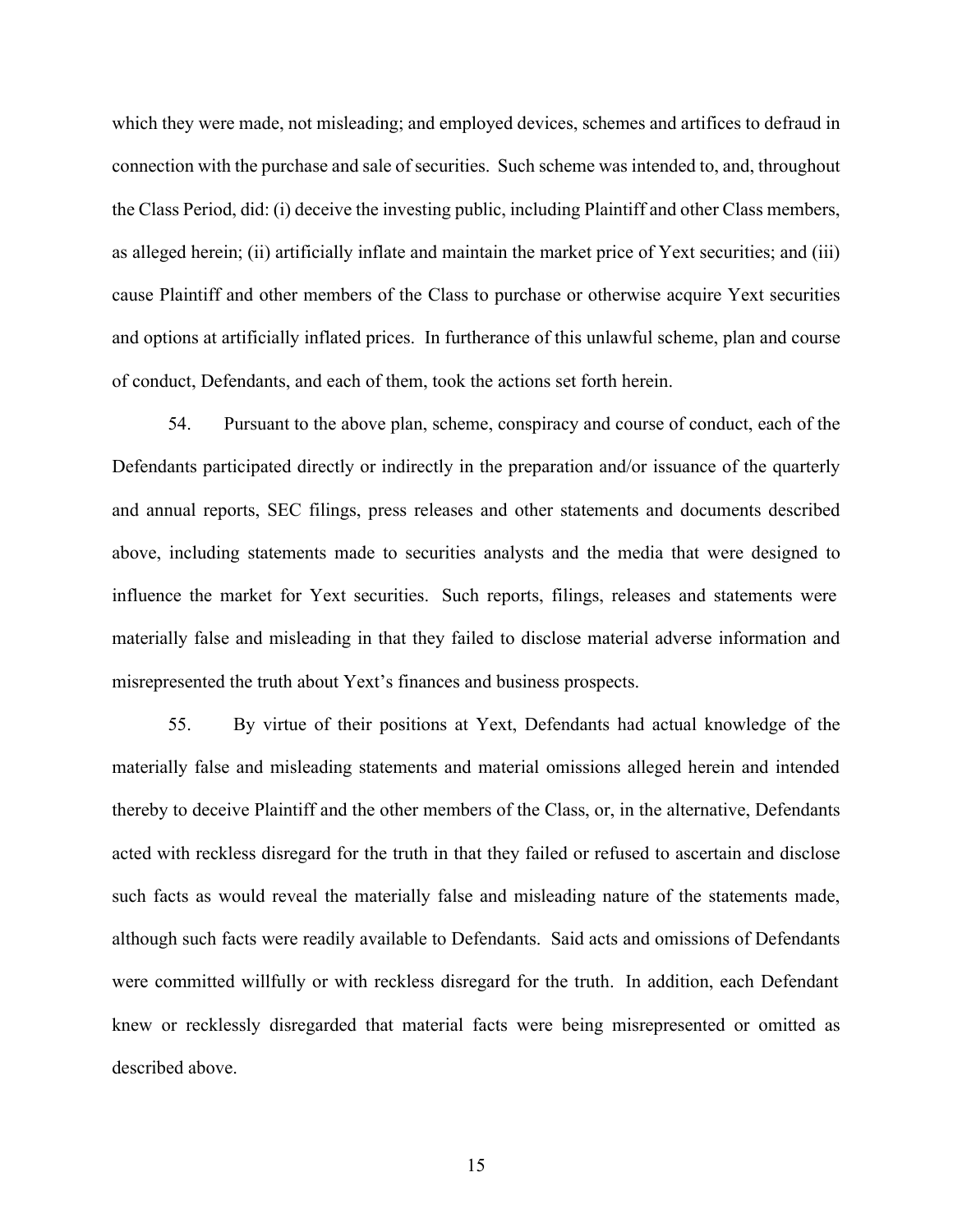56. Information showing that Defendants acted knowingly or with reckless disregard for the truth is peculiarly within Defendants' knowledge and control. As the senior managers and/or directors of Yext, the Individual Defendants had knowledge of the details of Yext's internal affairs.

57. The Individual Defendants are liable both directly and indirectly for the wrongs complained of herein. Because of their positions of control and authority, the Individual Defendants were able to and did, directly or indirectly, control the content of the statements of Yext. As officers and/or directors of a publicly-held company, the Individual Defendants had a duty to disseminate timely, accurate, and truthful information with respect to Yext's businesses, operations, future financial condition and future prospects. As a result of the dissemination of the aforementioned false and misleading reports, releases and public statements, the market price of Yext securities was artificially inflated throughout the Class Period. In ignorance of the adverse facts concerning Yext's business and financial condition which were concealed by Defendants, Plaintiff and the other members of the Class purchased or otherwise acquired Yext securities at artificially inflated prices and relied upon the price of the securities, the integrity of the market for the securities and/or upon statements disseminated by Defendants, and were damaged thereby.

58. During the Class Period, Yext securities were traded on an active and efficient market. Plaintiff and the other members of the Class, relying on the materially false and misleading statements described herein, which the Defendants made, issued or caused to be disseminated, or relying upon the integrity of the market, purchased or otherwise acquired shares of Yext securities at prices artificially inflated by Defendants' wrongful conduct. Had Plaintiff and the other members of the Class known the truth, they would not have purchased or otherwise acquired said securities, or would not have purchased or otherwise acquired them at the inflated prices that were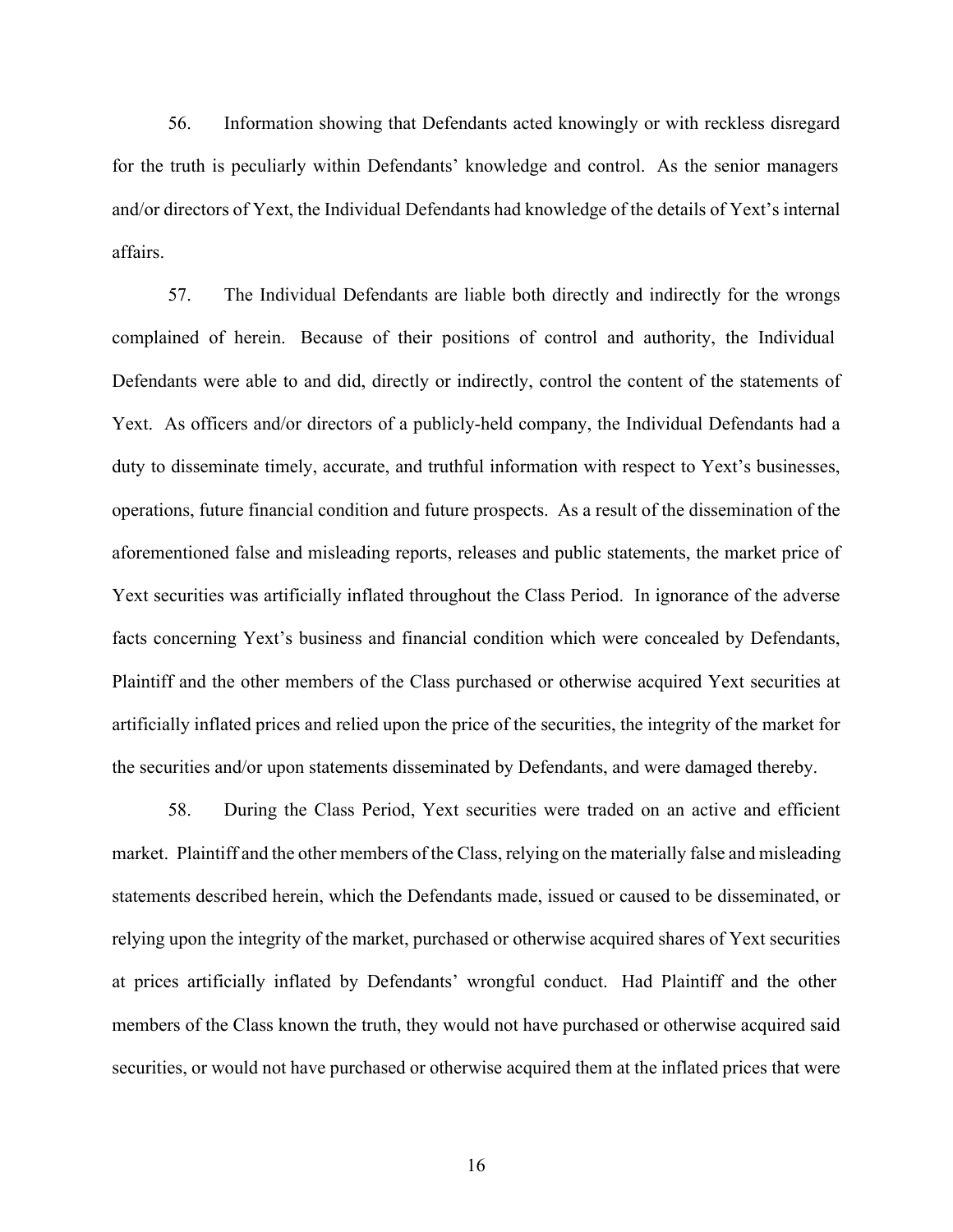paid. At the time of the purchases and/or acquisitions by Plaintiff and the Class, the true value of Yext securities was substantially lower than the prices paid by Plaintiff and the other members of the Class. The market price of Yext securities declined sharply upon public disclosure of the facts alleged herein to the injury of Plaintiff and Class members.

59. By reason of the conduct alleged herein, Defendants knowingly or recklessly, directly or indirectly, have violated Section 10(b) of the Exchange Act and Rule 10b-5 promulgated thereunder.

60. As a direct and proximate result of Defendants' wrongful conduct, Plaintiff and the other members of the Class suffered damages in connection with their respective purchases, acquisitions and sales of the Company's securities during the Class Period, upon the disclosure that the Company had been disseminating misrepresented financial statements to the investing public.

#### **COUNT II**

#### **(Violations of Section 20(a) of the Exchange Act Against the Individual Defendants)**

61. Plaintiff repeats and re-alleges each and every allegation contained in the foregoing paragraphs as if fully set forth herein.

62. During the Class Period, the Individual Defendants participated in the operation and management of Yext, and conducted and participated, directly and indirectly, in the conduct of Yext's business affairs. Because of their senior positions, they knew the adverse non-public information about Yext's misstatement of income and expenses and false financial statements.

63. As officers and/or directors of a publicly owned company, the Individual Defendants had a duty to disseminate accurate and truthful information with respect to Yext's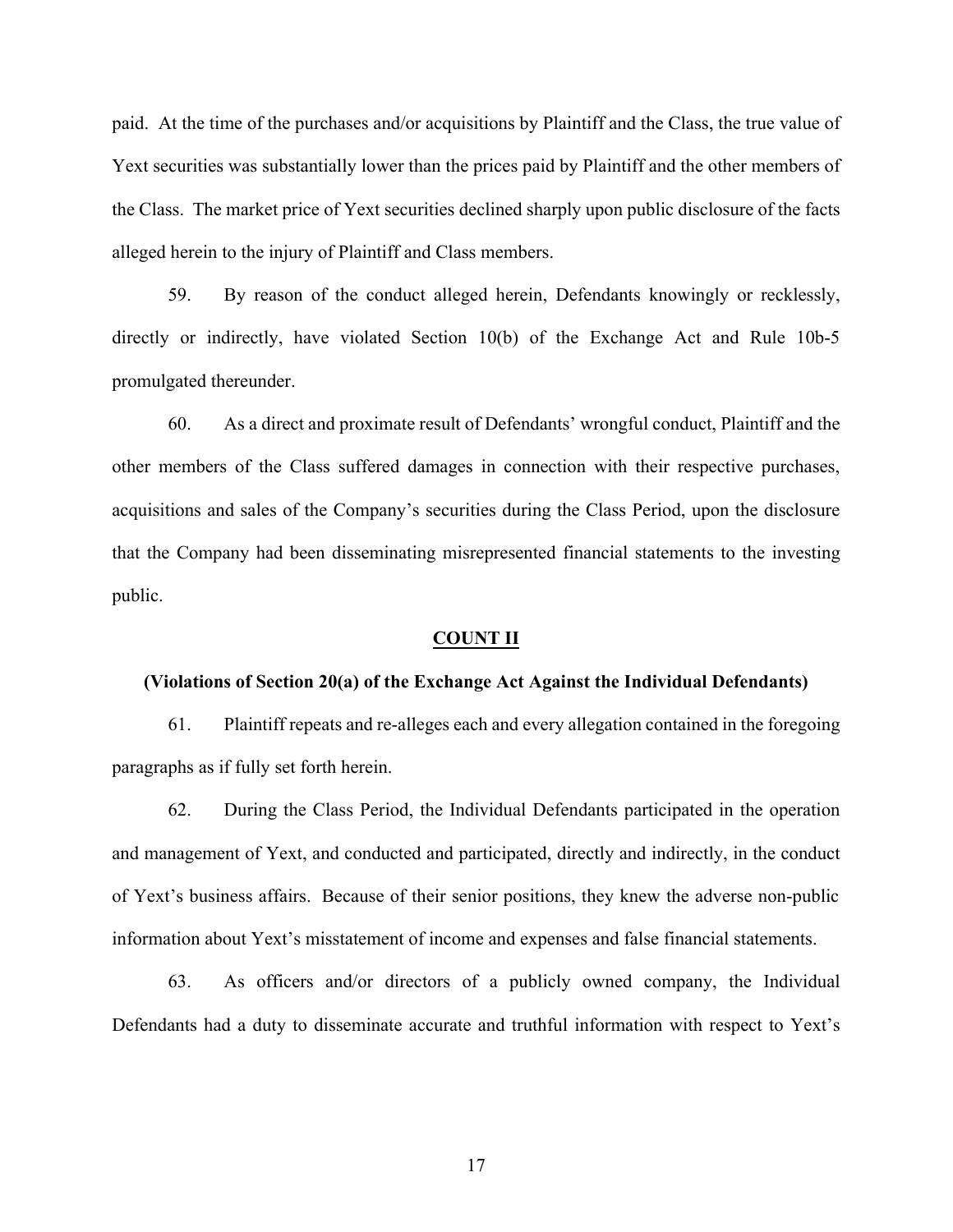financial condition and results of operations, and to correct promptly any public statements issued by Yext which had become materially false or misleading.

64. Because of their positions of control and authority as senior officers, the Individual Defendants were able to, and did, control the contents of the various reports, press releases and public filings which Yext disseminated in the marketplace during the Class Period concerning Yext's results of operations. Throughout the Class Period, the Individual Defendants exercised their power and authority to cause Yext to engage in the wrongful acts complained of herein. The Individual Defendants, therefore, were "controlling persons" of Yext within the meaning of Section 20(a) of the Exchange Act. In this capacity, they participated in the unlawful conduct alleged which artificially inflated the market price of Yext securities.

65. Each of the Individual Defendants, therefore, acted as a controlling person of Yext. By reason of their senior management positions and/or being directors of Yext, each of the Individual Defendants had the power to direct the actions of, and exercised the same to cause, Yext to engage in the unlawful acts and conduct complained of herein. Each of the Individual Defendants exercised control over the general operations of Yext and possessed the power to control the specific activities which comprise the primary violations about which Plaintiff and the other members of the Class complain.

66. By reason of the above conduct, the Individual Defendants are liable pursuant to Section 20(a) of the Exchange Act for the violations committed by Yext.

#### **PRAYER FOR RELIEF**

**WHEREFORE**, Plaintiff demands judgment against Defendants as follows:

A. Determining that the instant action may be maintained as a class action under Rule 23 of the Federal Rules of Civil Procedure, and certifying Plaintiff as the Class representative;